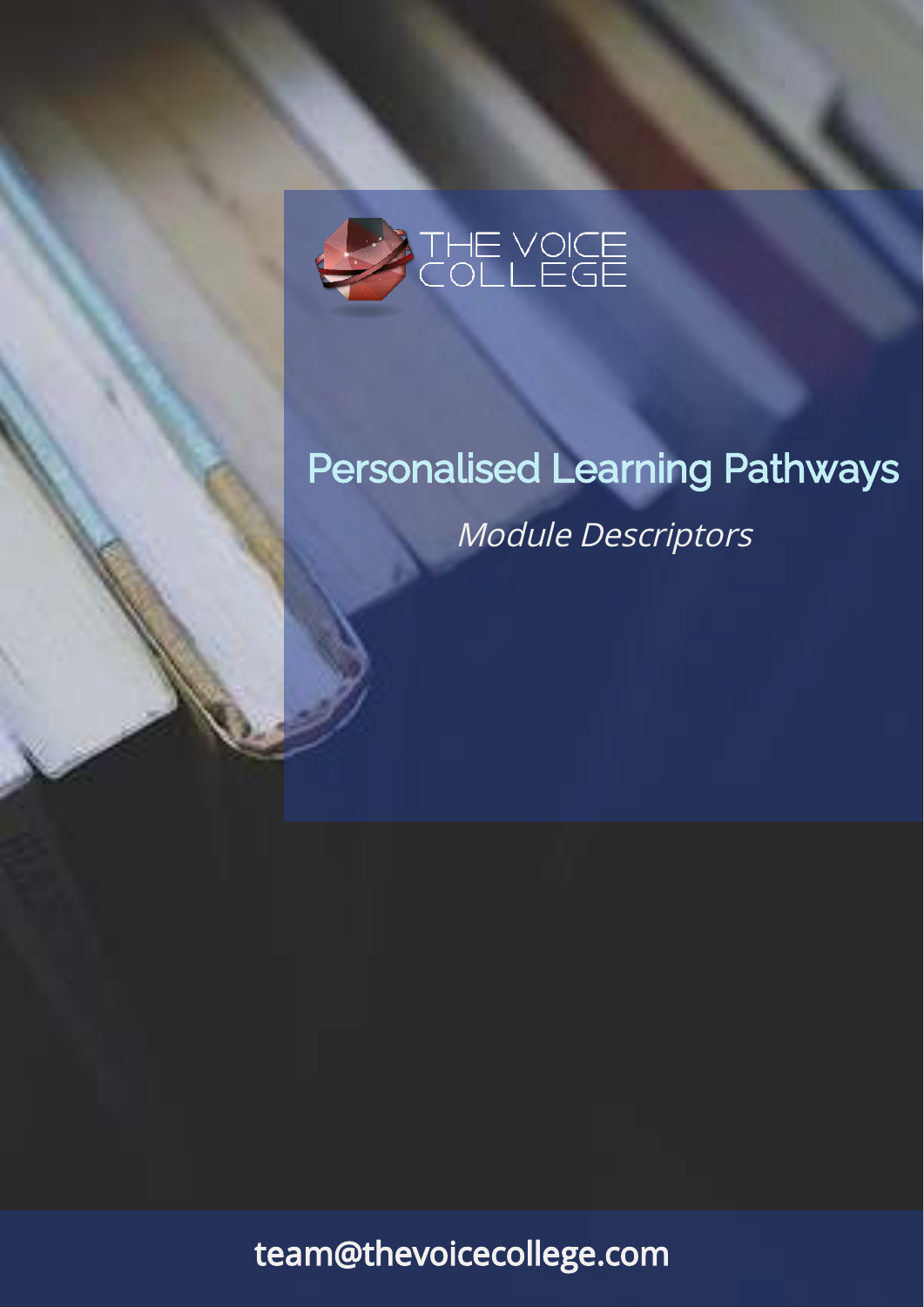## MODULE DESCRIPTORS: TEACHING PRACTICE & CONTEXTUAL SKILLS

Please note that all modules may also be taken as stand-alone study options for Continuing Professional Development purposes either before or after taking one of our Distance Learning or PLP courses.

Many of our modules have specially-created in-house papers, but others will require the purchase of a textbook.

### A01: Learn About the Larynx (single module)

This module focuses purely on laryngeal anatomy: what the different muscle groups and cartilages do, how the vocal folds work, and much more. If you are a singing teacher, a knowledge of laryngeal anatomy is crucial as it helps you to identify what is going on inside a student's throat as they sing. All high-level teachers should have a working knowledge of laryngeal anatomy as it provides a contextual background for so much more, including pitching, breath control, and vocal damage. Unlike most of our modules, *Learn About the Larynx* is fully automated, and delivered via our exclusive online course platform.

### Portfolio / Research Modules (single or double)

A portfolio requires you to conduct a piece of independent research, or to engage in and evaluate rehearsal, teaching, performance or other creative processes that will demonstrably enhance a particular aspect of your work and learning. You are encouraged to discuss and agree upon the focus of this module with your Personal Tutor some time before commencing work on it.

Portfolio / research modules are deliberately non-prescriptive, in order to offer you the opportunity to explore an aspect of your work that is of particular interest to you. The only *specific* objective here is that once complete, your portfolio must be seen to have further developed your existing skills, or opened up a new avenue of learning. You are encouraged to challenge yourself during this module, by exploring weaknesses over and above existing strengths.

> thevoicecollege.com thevoicecollege.academy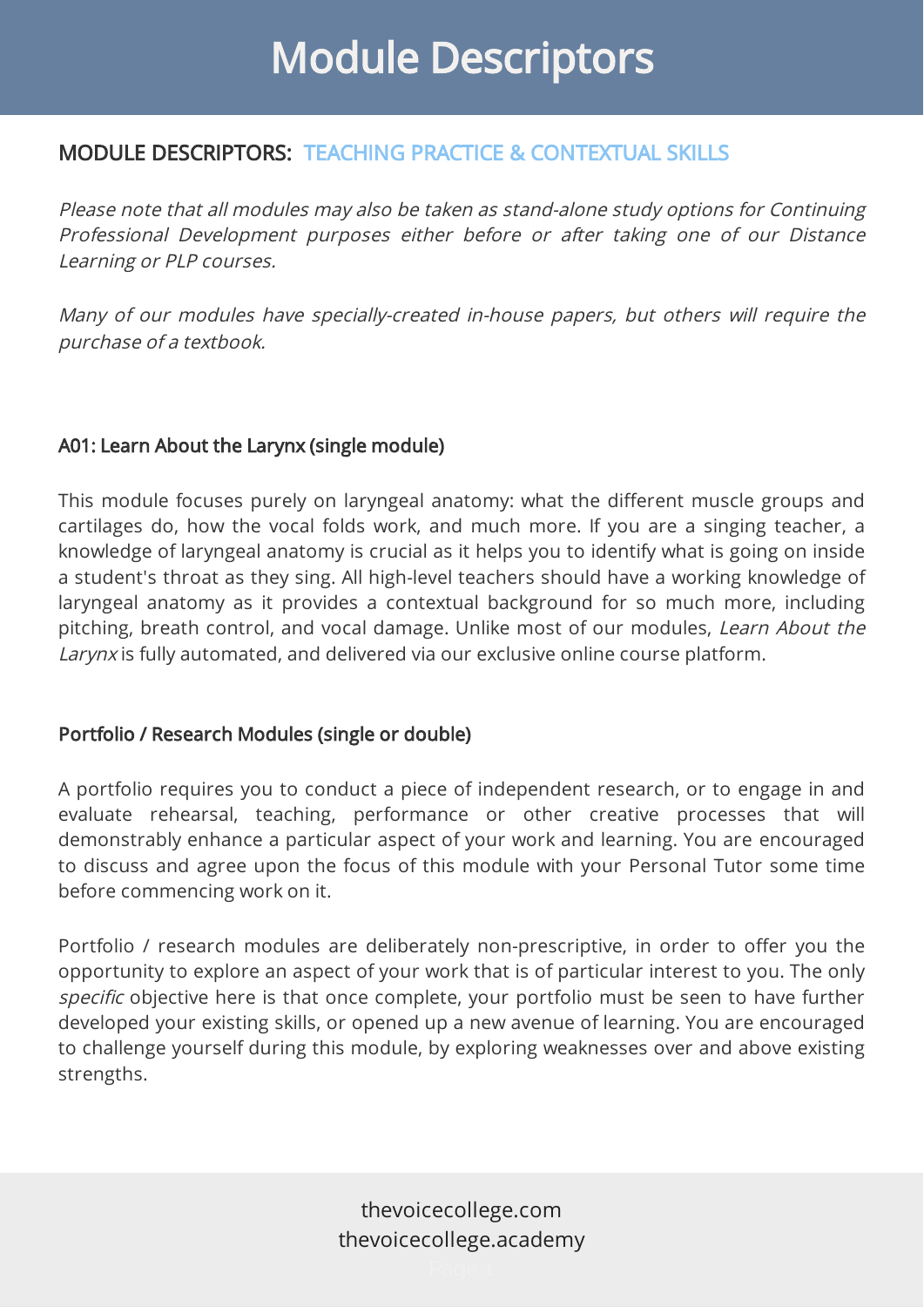#### T01: The Consultation Process (single)

The first meeting with a student sets the tone for the rest of your working relationship with them, and is critical in ensuring that you successfully gain new business. This module discusses how to conduct that first meeting / consultation, including exercises that quickly and easily help you to deduce what type of singer you have in front of you, what they need to achieve and how you might help them to achieve it.

### T02: Setting Up a Private Teaching Studio (single)

Being able to teach is one thing - but what about the day to day running of your teaching studio? Do you know how and where to advertise? Do you have the physical resources necessary to run a studio of this kind? Do you understand the tax implications, and how to keep records? This module gives you an incredibly useful insight into how to run a successful teaching practice. Requires purchase of textbook.

### T03: Teaching Beginners (single)

This module examines a range of techniques pertinent to the teaching of singers who are completely new to training, whatever their age. Teachers in the very early stages of their careers are advised to hone their craft by working with beginners, as it enables them to find their feet and pass on the benefit of their knowledge and training without feeling intimidated by students from a professional background, or who have extensive previous training. They key text offers a wealth of exercises and techniques which will prove very useful to all teachers. Requires purchase of textbook.

### T04: Warming Up the Smart Way (single)

Singers are often unaware of how to warm up properly, and teachers should be aware that mindlessly singing scales is not considered best practice. This module explores a range of simple and effective warm up techniques which can be adapted to suit any singer, regardless of their age, gender or musical style.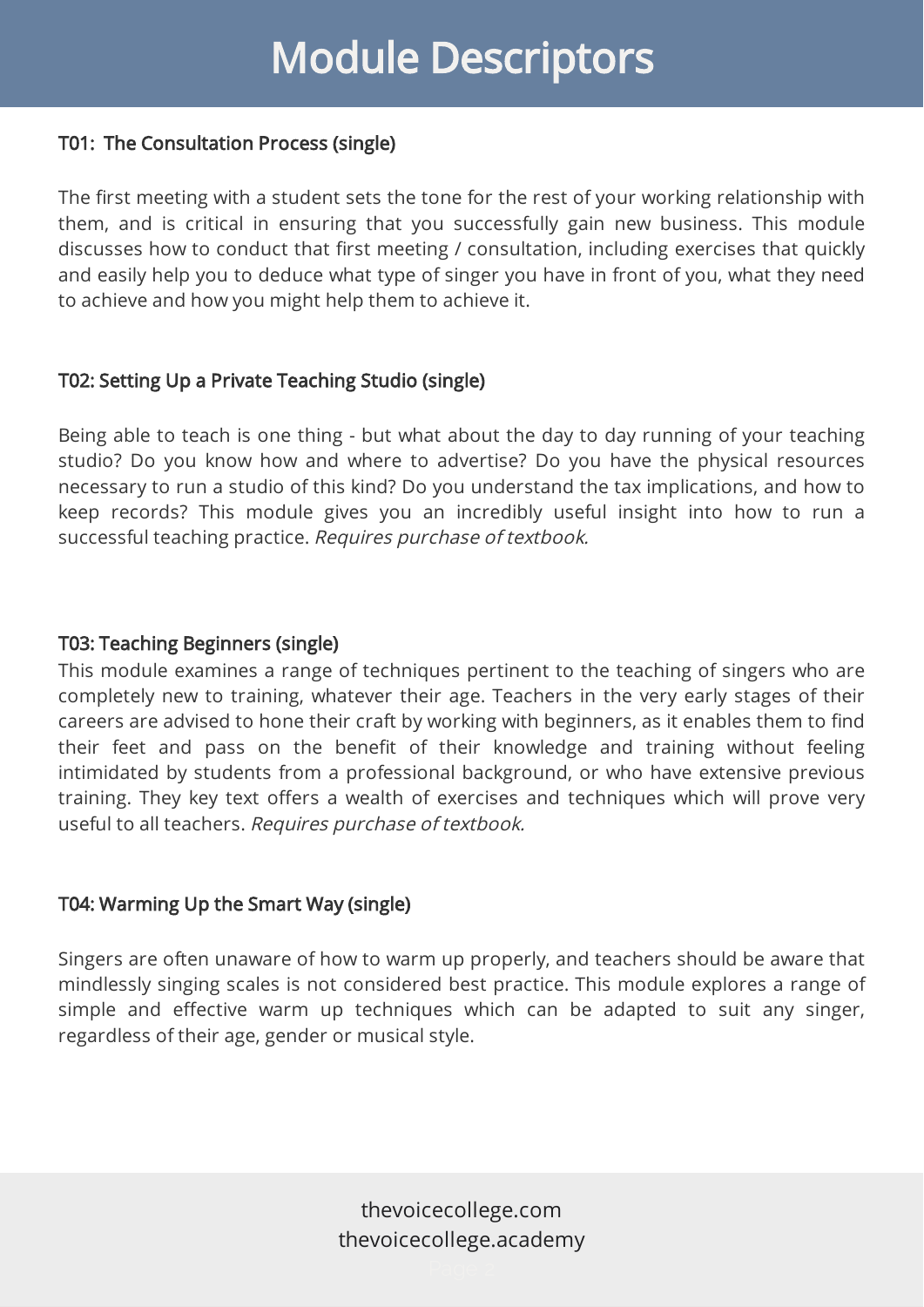### T05: Working with Adolescent Voices (single)

This module focuses on the many changes that take place in the adolescent voice as the singer goes through puberty. The voice is not fully formed at this age, and needs a quite different approach to that required when working with adult learners. You will study a range of approaches that will help you to deal effectively with younger, developing singers.

### T06: Music & Singing Skills for Very Young Children (double)

This module explores ways in which singing teachers can engage with small children from birth to 5 years or older in a range of meaningful but fun ways, helping them to establish technique, ear training, performance skills and overall musicality early on in life! It is well documented that the development of music skills is highly beneficial in the overall development of the brain. The work here includes an overview of various pedagogies including Kodály, Orff and solfège, and explores useful exercises for practical application in the classroom.

## T07: The Practical Application of Dalcroze Eurythmics (single)

This module focuses on the all-important development of rhythmic skills in children (also useful for adult students)! It explores the concept that "Music is the fundamental motivating force in all the arts, especially music." (Dalcroze), and examines how we must make music with the whole body. This is a very important principle in singing, as there can be no true musicality without rhythm being felt and expressed throughout the body. For children, we can tap into and develop that innate, physical rhythm through games and exercises. This is a must for all teachers of children. (Note: this module echoes the work explored in Module S01, but requires no book purchase, as it is delivered via an in-house paper - great for overseas students who might have trouble obtaining hard-copies of texts).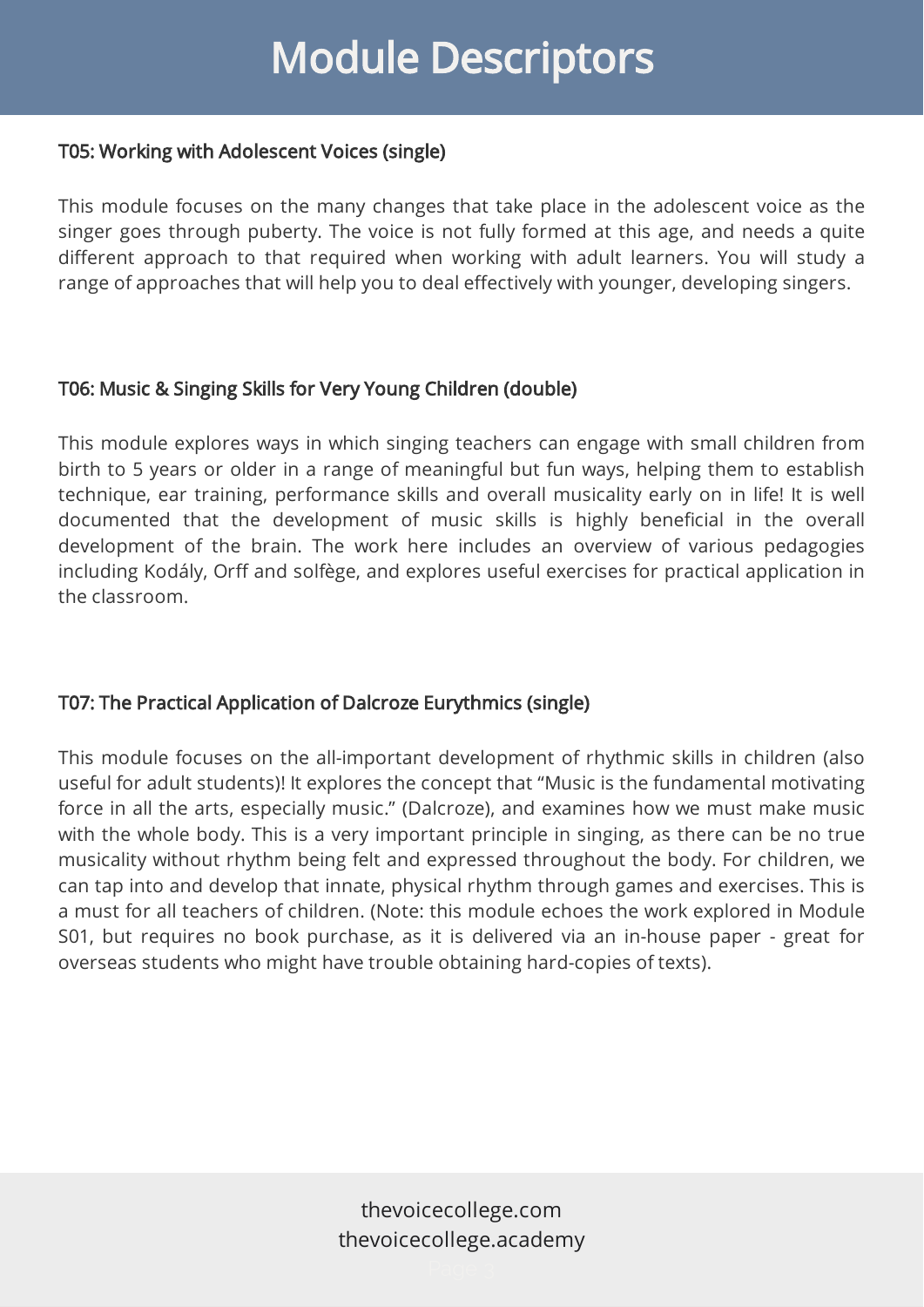### T08: Teaching Children 7 - 11 years (single)

This double module offers a range of exercises, techniques and approaches for working with children. The key text comes complete with two audio CDs and offers a comprehensive and well-tested methodology for the traditionally difficult area of teaching children, finding the balance between play and technique, and showing you how to address technique in a child-friendly way which neither alienates the child nor over-extends the young voice.

### T09: An Introduction to Vocal Energetics (single) - Coming very soon!

Coming soon! An exploration of the world of energetics, which goes beyond the familiar realms of traditional techniques and pedagogies to explore the "sixth sense" of the voice, and the underpinning concepts of primal voice. A fascinating look at instinctive, primal, and creative vocalisation.

### T10: Songs & Strategies - Adolescents (single)

This resource-rich module explores a world of songs which help young teenagers to develop a wide range of singing and musical skills. The module also provides a wealth of ideas for the implementation of the songs in a classroom setting, giving the teacher a go-to resource for lesson planning and development.

### T11: Teaching Groups (single)

This module examines a wide range of teaching techniques necessary to the teaching of groups - a very different proposition to that of teaching individuals. You will study how to develop technical, musical and ensemble skills, plus the all-important psychology of group teaching and learning, and how to plan lessons and assessments for groups. Requires purchase of text.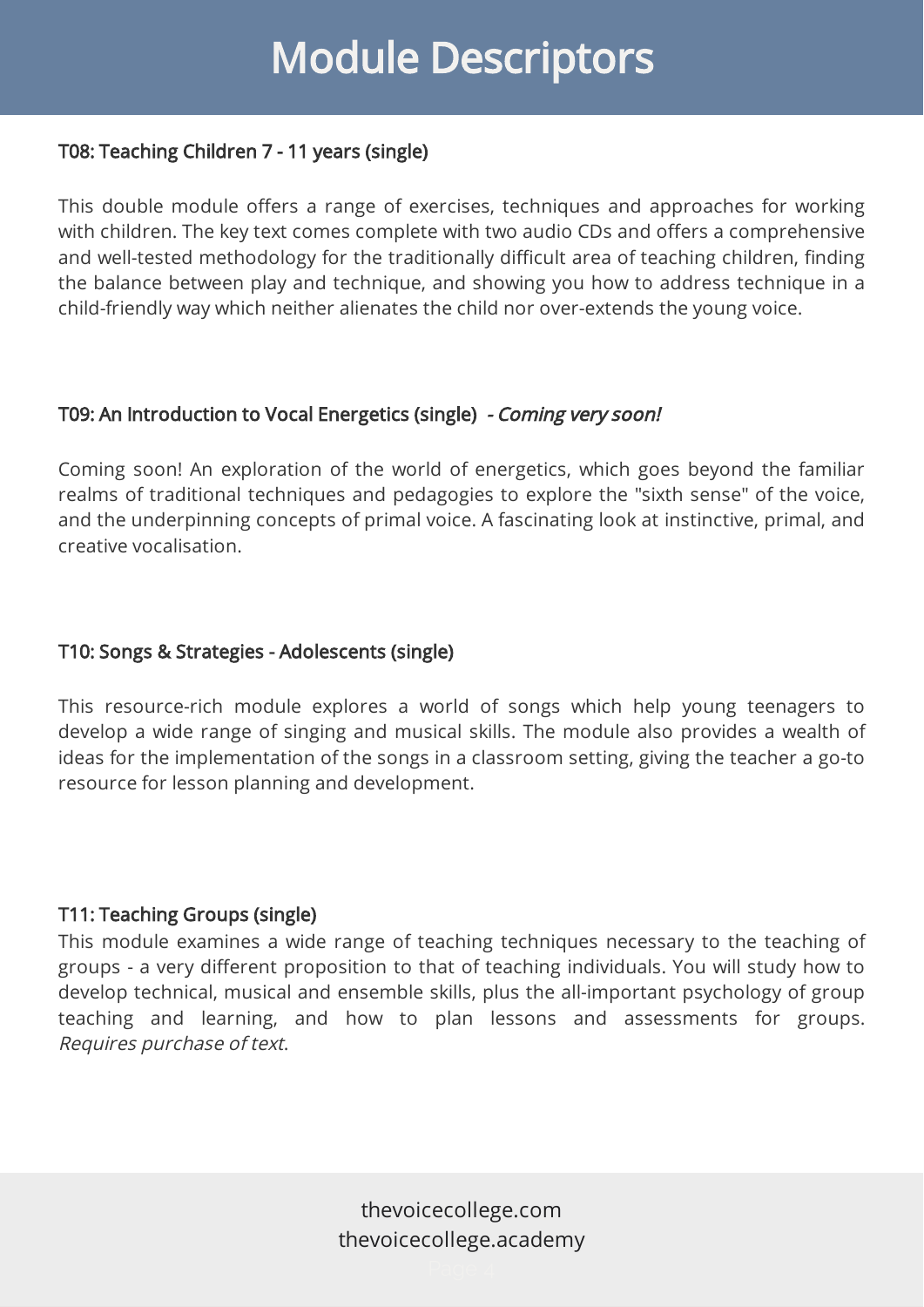### T12: Working with Rock Singers (double)

This double module, based on the work of top US coach Jaime Vendera, focuses on the very specific problems faced when teaching rock singers, who tend to make quite heavy demands on the voice. As a teacher, you will need to know how to build the requisite vocal strength so that your student can rehearse and gig at high volume and intensity several times a week without succumbing to the hoarseness or vocal fatigue which is so prevalent among singers who work in this style. If you can teach rock singers successfully, your books are much more likely to be full! Requires purchase of text.

### T13: Overcoming Stage Fright and Performance Anxiety (single)

As an experienced practitioner will tell you, being a singing teacher involves a lot more than 'simply' teaching the nuts and bolts of voice production. This module offers the savvy teacher the opportunity to explore a range of strategies which can be used to assist students in overcoming common performance anxiety problems, using a range of NLP, visualisation and trance-state techniques. The module does not require specialist training or a therapeutic background, as it offers easy-to-apply techniques explained in layman's terms. A must for any teacher who ever encounters anxious students. (That would be… everyone)!

Requires purchase of text.

## T14: Introduction to the Psychology & Practice of Teaching (single)

This module examines a wide range of essential teaching skills and techniques, including looking at how to teach students of different ages, how to write and develop a curriculum, how to motivate students and how to monitor and evaluate your own work. There is a wealth of knowledge in the key text, and you will be given the opportunity to focus in on specific topics which are of particular interest to you. Requires purchase of text.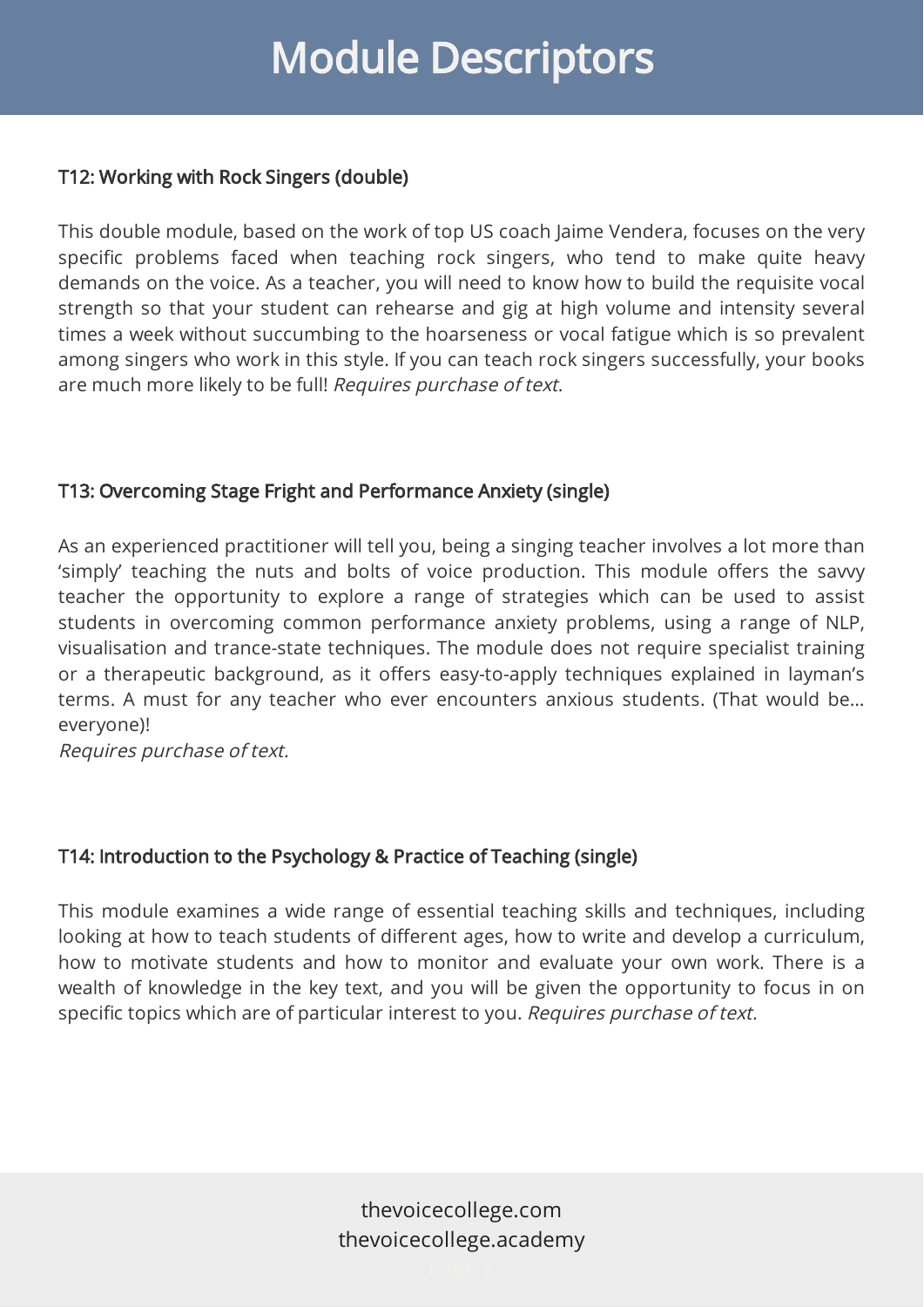### T15: Exploring the Psychology & Practice of Teaching (double)

This double-length version of module T14 examines a wide range of essential teaching skills and techniques, including looking at how to teach students of different ages, how to write and develop a curriculum, how to motivate students and how to monitor and evaluate your own work. There is a wealth of knowledge in the key text, and you will be given the opportunity to focus in on specific topics which are of particular interest to you. Requires purchase of text.

## T16: The Foundations of Teaching Singing (single)

This important module focuses on what to do during the first few months of teaching, when establishing good underpinning technique is so vital. What you teach during this early period - and how you respond to your students' needs - affects your ongoing relationship with them, and very much affects whether or not they choose to continue training in the medium-long term. An indispensable and very popular unit for inexperienced or unconfident teachers looking for a step-by-step "how to", and is a useful resource for more experienced teachers too. The module comes with a wealth of audio resources.

## T17: Music & Singing Skills for Very Young Children (single)

This module is the shorter version of Module T06. It explores ways in which singing teachers can engage with small children from birth to 5 years or older, in a range of meaningful but fun ways, helping them to establish technique, ear training, performance skills and overall musicality early on in life! It is well documented that the development of music skills is highly beneficial in the overall development of the brain. The work here includes an overview of various pedagogies including Kodály, Orff and solfège, and explores useful exercises for practical application in the classroom.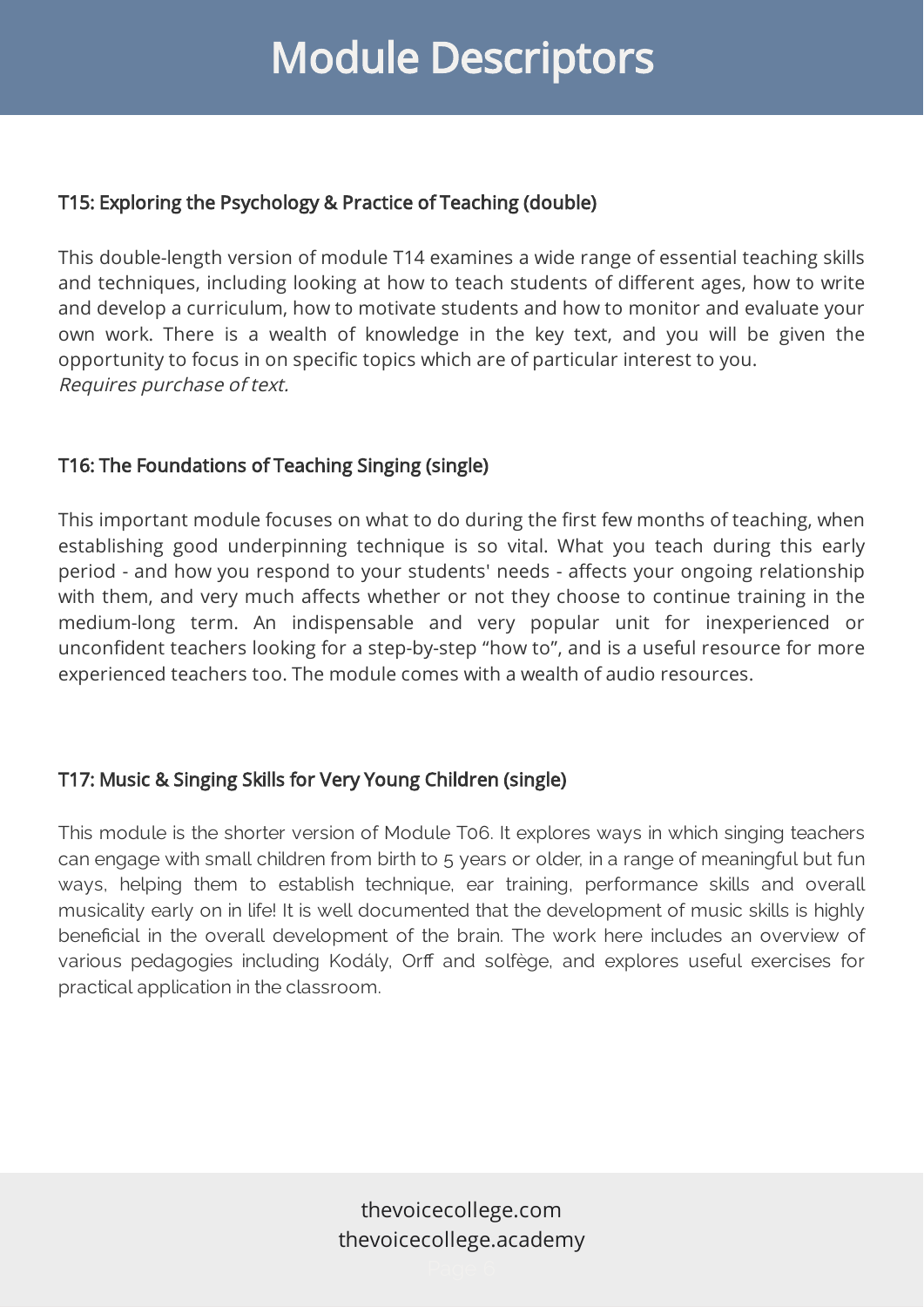### T18: Teaching Online - Coming very soon!

With the technology at our fingertips, it's easier than ever before to expand your clientele by teaching online, but many teachers are often anxious about making the leap to online lessons. In reality, it's a very effective way of teaching, but it's completely different to teaching "in the room" and in order to get the best out of your online work, you need to think about the process of teaching - and what's possible to teach effectively - in a different way. This module guides you through the process so that you can feel confident to expand your provision and offer up your teaching practice to people all over the world!

### S01: Rhythm and Movement (single)

Of all of the skills that a good singer requires, rhythm is often perceived as the most difficult to acquire. This module explores the development of rhythm, especially within children, but with an approach which can easily be transferred to an adult setting. It looks at tempo, at dynamics, at feeling rhythm within the body, at expressing rhythm in a wide variety of physical ways, at patterns, at note values and phrasing. It also offers a huge range of exercises for the development of these skills. A fascinating subject for teachers who will find themselves faced with singing students who just cannot seem to find "where 1 is". Requires purchase of text.

## S02: The Voice-Body Connection (single)

This largely research-based module focuses on the single most important underlying factor in singing: the connection of the body with the voice. Singers and teachers alike tend to think of the voice as something that happens discretely in the throat and mouth, with wider reference to the abdominals, but the truth is that the mechanism is far more complex than that, and that good singing relies on maximising what Theodore Dimon refers to as "our upright design". Correct use of the upright design, focusing on posture and the head-neckback relationship is where all good singing technique must begin, and it is in the study of this work that your understanding begins of exactly how important is our use of the body as a whole, in singing. Requires purchase of text.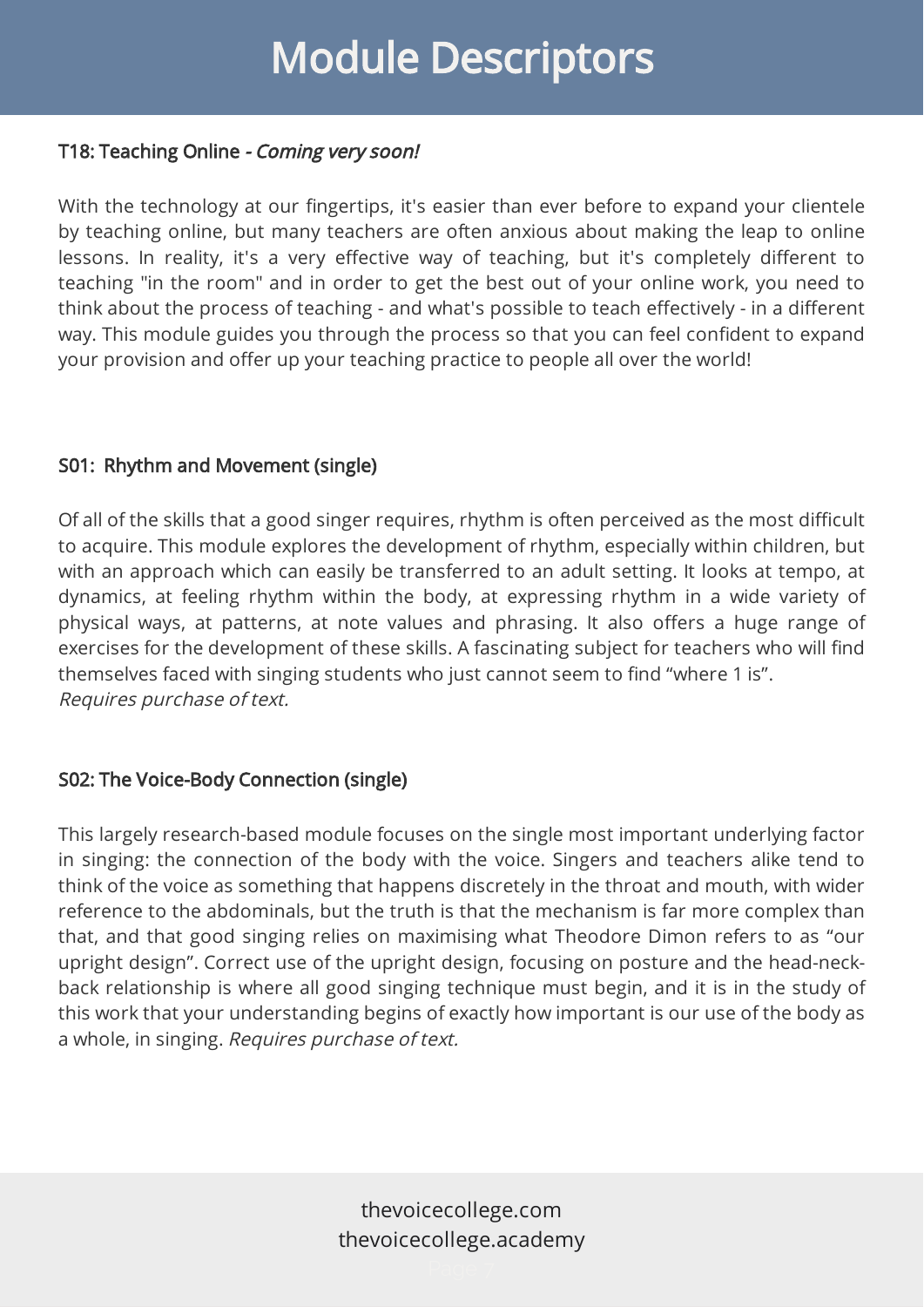#### S03: Understanding Vocal Registers (double)

This part-practical, part-research module concentrates on the notoriously complex area of vocal registers. You will study the work of a range of practitioners, working with a wide range of techniques, concepts and theories based in the most recent voice science, allowing you to develop your skills and knowledge based on facts, rather than on tradition, supposition, habit or belief. You will also be required to demonstrate a range of competencies in the practical use of vocal registers. This is a challenging module, but one which will transform the way that you think about registers!

### S04: Feldenkrais and The Voice (single)

This module explores the work of Moshe Feldenkrais D.Sc, and how his revolutionary exercises and techniques may be applied to the voice. You will discover the impact of specific muscular relaxation on the voice, and experience the effects of a range of Feldenkrais' exercises on your own singing, providing you with an extraordinary range of helpful approaches to commonly-encountered problems in singing or the teaching of singing. No-one ever knows how transformative this work is, until they study it! Requires purchase of text.

### S05: Better Belting (double or triple)

This much-requested module breaks down belting in a detailed but easy-to-understand way, and works equally well for teachers and for singers. We think this is the most comprehensive short course on belting that you'll find.

#### S06: Alexander Technique & the Voice (single)

This module looks at the extraordinary effects of the Alexander Technique on the voice. You will discover how to apply The Basic Movement, and then learn The Seven Actions, documenting their effects on your voice (or that of your students). The benefits of learning some basic Alexander Technique cannot be overstated. Your singing will never feel the same again!

> thevoicecollege.com thevoicecollege.academy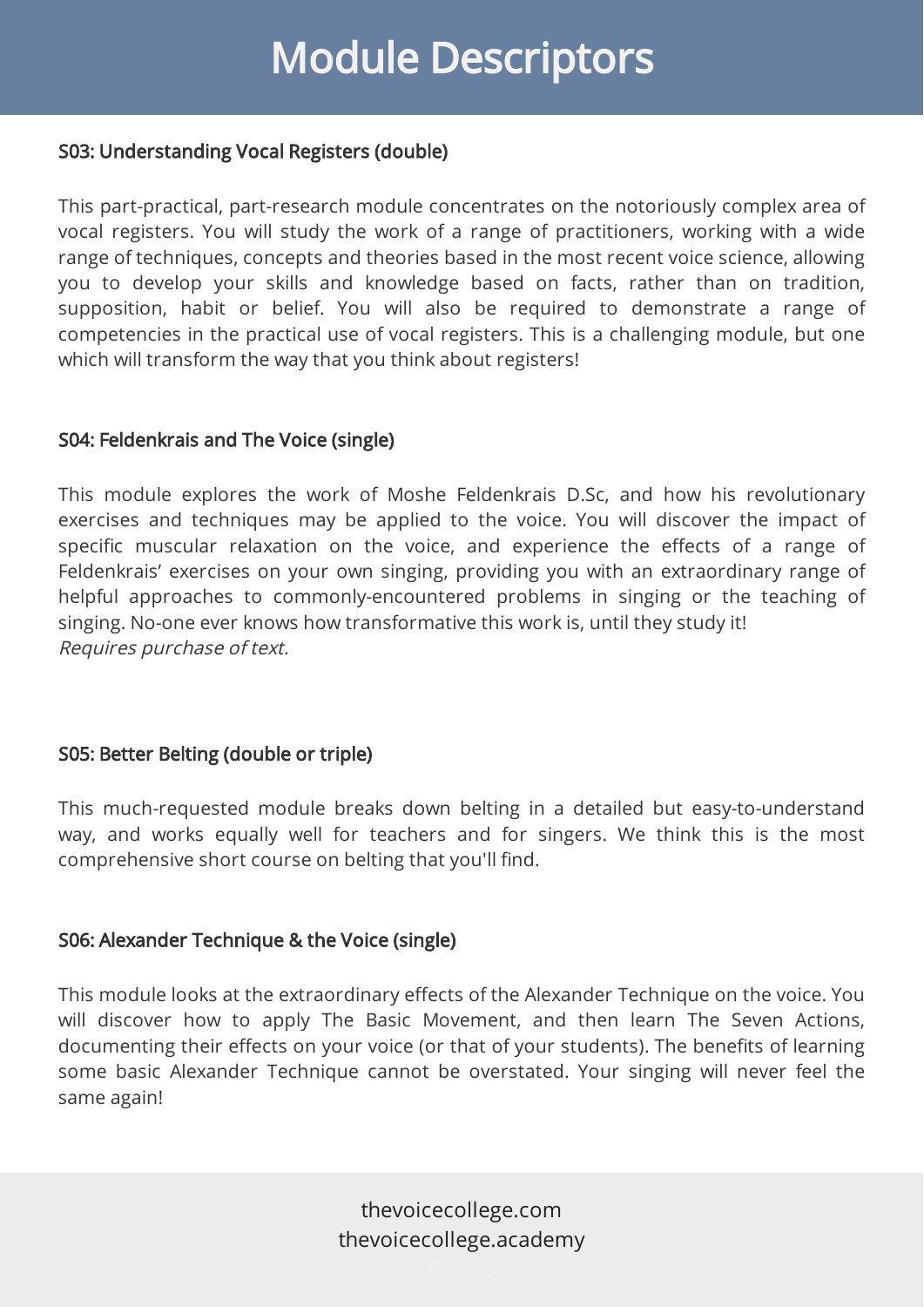#### S07: Resonating the Registers

Vocal registers is a big subject and with so much conflicting information out there, it can be difficult to know how to approach the subject, for both singers trying to improve their own voices, and teachers trying to help their students. This module address the "how to" of registers from the perspective of resonance and bio-feedback, offering the teacher or singer an easy-to-understand, practical approach to developing and controlling our registers.

#### S08: What is a Voice?

This module focuses on the basics that every singer and singing teacher should know. It takes you through the main components of the voice — from the production of sound through to resonance and articulation — and brings these together to help you understand how the voice works at a fundamental level. All of this information is complimented by a number of essential exercises and techniques which will enable you to understand your own voice better and, in turn, enable you to teach your students more effectively.

#### Teaching Practise (TP) Modules

We strongly encourage all singing teachers to undertake at least one Teaching Practice module as part of their PLP, although it is not obligatory. We offer Teaching Practise at the following levels:

- Novice (single or double)
- Improver (single or double)
- Intermediate (double)
- Advanced (double)
- Specialist (double)

thevoicecollege.com thevoicecollege.academy